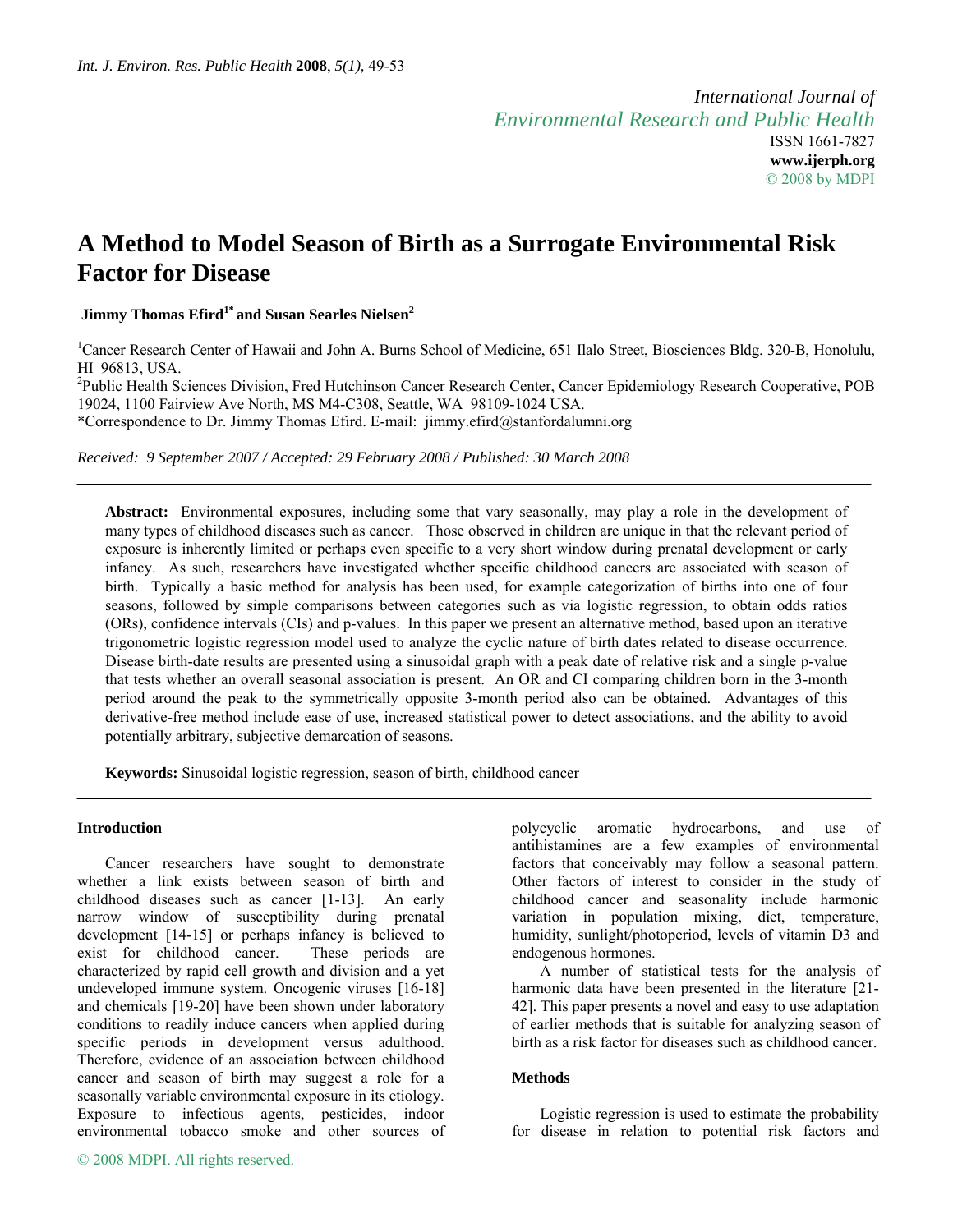confounding variables [43]. The technique has been widely used in epidemiologic studies, including casecontrol studies to examine the etiology of childhood cancer. Letting  $x_1, \ldots, x_r$  denote a study participant's values for the (*r)* predictor variables in a logistic regression model, the probability for disease (D) is computed as:

$$
P(D | x_1,...,x_r) = \frac{1}{1 + e^{-(\hat{a} + \hat{b}_1 x_1 + ... + \hat{b}_r x_r)}}
$$
(1)

where  $\hat{a}, \hat{b}_1, \dots, \hat{b}_r$  are the intercept and coefficients estimated from the data using maximum likelihood methods. In a case-control study, the odds ratios (ORs) can be determined from the logistic regression model and are the exponentiated values of *e* by the corresponding estimated regression coefficients  $\hat{b}_1, \dots, \hat{b}_r$ . A p-value for a specific predictor variable may be determined by taking twice the logarithm of the ratio of the likelihood of the data under the model including the variable to the likelihood without the variable. The resulting value is compared to a  $\chi^2$  statistic with 1 degree of freedom.

 A predictor variable in the simplest case may be expressed as a dichotomous variable, e.g., whether birth occurred in summer. However, more complex forms may be appropriate. A variable such as date of birth (DOB, coded as an integer from 1 to 365) may be expressed as a trigonometric function [44-45]. In this example, let

$$
x_1 = \cos\left[2\arccos(-1)\left(\frac{\text{DOB-}\xi_{\text{MAX}}}{365}\right)\right],\tag{2}
$$

where  $\xi_{MAX}$  is determined iteratively by finding the  $\hat{b}_{\!\scriptscriptstyle 1}^{}$  .

value from 1 to 365 that maximizes the coefficient  $v_1$ The maximum 3-month seasonal period of risk is found by taking the 91.25 day-wide interval centered on  $\zeta_{MAX}$ . Analogously, the minimum risk period is found by taking the symmetrically opposite 3-month interval centered on ξMIN. The seasonal association is visualized by plotting  $\hat{b}_1 x_1$ 

*b x* (i.e., harmonic displacement) against DOB over the range 1 to 365. A single p-value can be obtained as described above for this predictor variable to test whether a seasonal pattern exists. An OR for disease in the maximum versus minimum 3-month seasonal period and corresponding 95% confidence interval (CI) also may be computed, using standard methods [43]. In the case of a leap year, the  $29<sup>th</sup>$  day of February is recoded as calendar day 59 so that the respective year consists of 365 days.

#### *Example*

Using hypothetical childhood cancer birth-date data from a case-control study (Appendix 1), we conducted

analyses using the methods described above, and for comparison, the typical, more basic method to examine whether there is a seasonal pattern in children's DOB. The identification of an underlying sinusoidal trend would be consistent with the hypothesis of a seasonally varying exposure (e.g., viruses, use of pesticides) as a possible etiologic risk factor for childhood cancer.

In this example, no significantly increased OR for childhood cancer (all  $p>0.05$ ) was observed for pair-wise seasonal comparisons when defined in simple categorizations, here as fall (September, October, November), winter (December, January, February), spring (March, April, May), and summer (June, July, August), although the lower confidence limit for 'winter versus summer' was just slightly less than unity (Table 1). However, when applying equation (2) to the data in a logistic regression model, a statistically significant ( $p =$ 0.0165) seasonal pattern was observed, with peak risk occurring in early February at day 33 (Figure 1). The respective OR for childhood cancer when comparing the maximum versus minimum 3-month seasonal period was 2.2 (95% CI=1.2-4.1).

Table 1: Odds ratios for childhood cancer by season of child's birth using hypothetical data (Cases  $n = 134$ , Controls  $n = 261$ )

| Season of birth <sup>b</sup> | Odds ratio | 95% Confidence<br>interval |
|------------------------------|------------|----------------------------|
| Winter vs. Spring            | 1.2        | $(0.68-2.1)$               |
| Spring vs. Fall              | 1.0        | $(0.56-1.8)$               |
| Winter vs. Fall              | 1.2        | $(0.67 - 2.2)$             |
| Winter vs. Summer            | 1.8        | $(0.99-3.3)$               |
| Spring vs. Summer            | 1.5        | $(0.84 - 2.7)$             |
| Fall vs. Summer<br>ъ., .     | 1.5        | $(0.82 - 2.8)$             |

 $\text{PSpring} = \{ \text{March}, \text{ April}, \text{May} \}$ ; Summer =  $\{ \text{June}, \text{ July}, \}$ August}; Fall = {September, October, November}; Winter  $=$  {December, January, February}.



**Figure 1:** Sinusoidal logistic regression model for hypothetical childhood cancer – birth date data.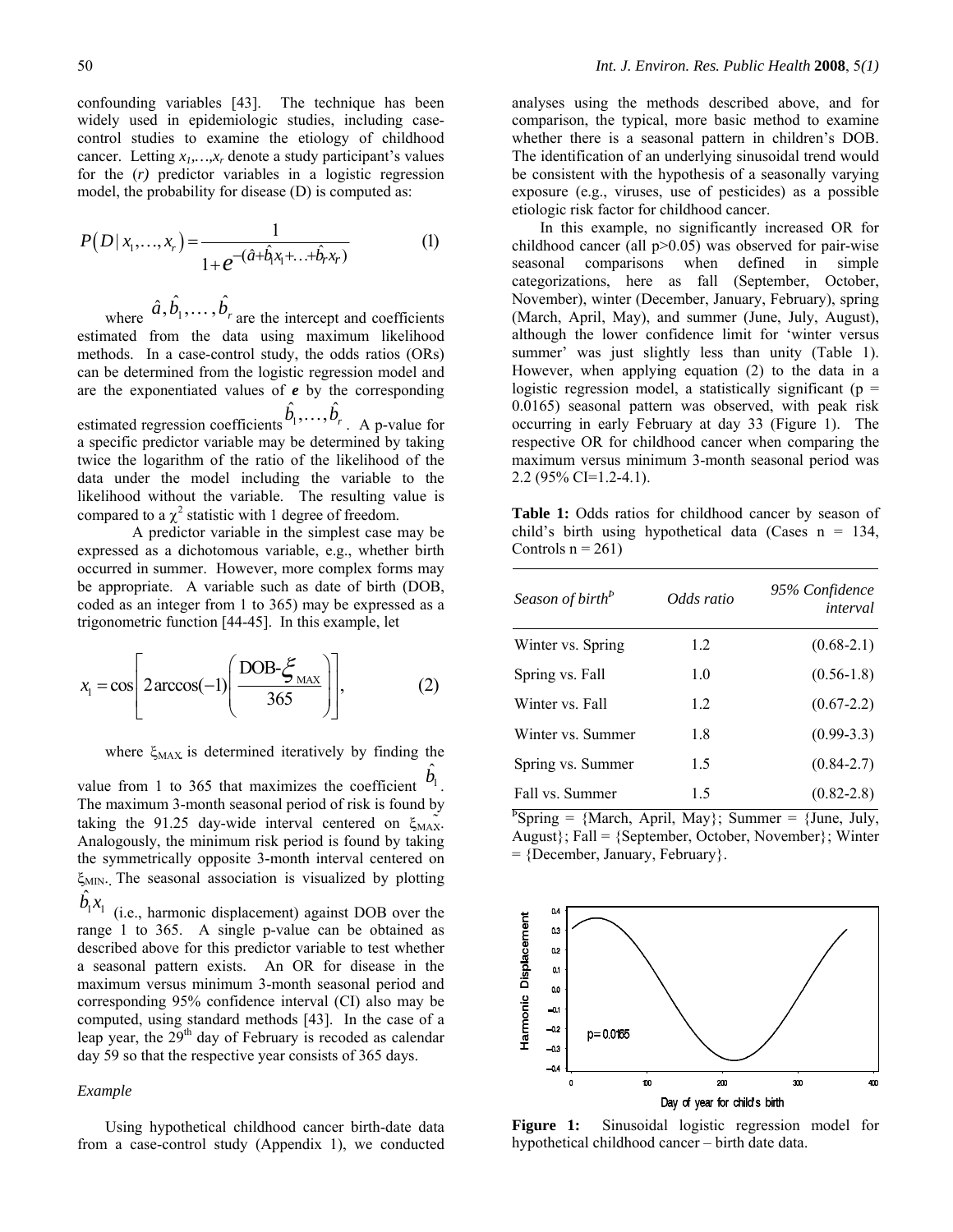**Appendix 1**: Hypothetical case-control data (Cases n=134, Controls n=261)

|       |                  | Day of No. of No. of | Day of | No. of           | No. of Day of No. of |     |                  | No. of Day of No. of    |     |                  | No. of           | Day of No. of |                  | No. of                  |
|-------|------------------|----------------------|--------|------------------|----------------------|-----|------------------|-------------------------|-----|------------------|------------------|---------------|------------------|-------------------------|
| birth |                  | cases controls       | birth  | cases            | controls birth       |     | cases            | controls birth          |     | cases            | controls         | birth         |                  | cases controls          |
|       |                  | 1                    | 77     | 1                | $\boldsymbol{0}$     | 139 | $\boldsymbol{0}$ | 1                       | 212 | $\boldsymbol{0}$ | $\overline{2}$   | 288           | $\boldsymbol{0}$ |                         |
| 3     | 1                | $\overline{2}$       | 78     | 1                | $\theta$             | 140 | 1                | $\overline{2}$          | 213 | $\boldsymbol{0}$ | 1                | 289           | 1                | 0                       |
| 4     |                  | $\overline{0}$       | 79     |                  | 1                    | 141 | $\boldsymbol{0}$ | 3                       | 214 | 1                | $\theta$         | 290           | 1                |                         |
| 5     | 0                | 2                    | 80     |                  | $\theta$             | 142 | 1                | 1                       | 215 | $\boldsymbol{0}$ | $\overline{2}$   | 291           | 0                |                         |
| 6     | 0                | 1                    | 81     | 0                | 1                    | 143 | 1                | 1                       | 216 | 0                | $\overline{2}$   | 293           | 1                |                         |
|       | 0                | 1                    | 83     | 0                | 1                    | 144 | $\theta$         | 2                       | 217 | 0                | 1                | 294           | 0                |                         |
| 8     | 2                | 1                    | 85     | 0                | 1                    | 146 | 2                | $\boldsymbol{0}$        | 221 | 1                | 1                | 296           | 1                |                         |
| 12    | $\theta$         | $\overline{c}$       | 86     |                  | 1                    | 147 | $\theta$         | 2                       | 223 | $\overline{c}$   | 1                | 297           | 1                |                         |
| 15    |                  | 1                    | 87     | 0                | 1                    | 148 | $\theta$         | 1                       | 224 | 0                | 1                | 298           | 0                |                         |
| 17    | 0                | 2                    | 88     | 0                | $\overline{2}$       | 150 | $\theta$         | 1                       | 225 | 0                | 1                | 299           | 1                |                         |
| 18    | 2                | $\theta$             | 89     | 0                | $\overline{2}$       | 152 | $\boldsymbol{0}$ | 1                       | 226 | 3                | 3                | 300           | 1                |                         |
| 19    |                  | $\theta$             | 90     |                  | $\theta$             | 154 | 1                | 1                       | 227 | 0                | $\overline{2}$   | 301           | 0                |                         |
| 21    |                  | 1                    | 91     |                  | $\theta$             | 155 | $\boldsymbol{0}$ | 1                       | 228 | 0                | 1                | 303           | 1                |                         |
| 22    |                  | 1                    | 92     | 0                | 2                    | 157 | 1                | $\theta$                | 230 | 0                | 1                | 304           | 2                |                         |
| 23    |                  | 1                    | 93     |                  | 1                    | 159 | $\theta$         | $\overline{c}$          | 231 | 1                | $\overline{2}$   | 305           | 0                |                         |
| 24    |                  | $\overline{0}$       | 94     | 2                | 1                    | 160 | $\theta$         | 1                       | 232 | $\boldsymbol{0}$ | 1                | 306           | $\boldsymbol{0}$ |                         |
| 26    | 0                | 1                    | 96     | 0                | 1                    | 161 | $\boldsymbol{0}$ | 1                       | 234 | 1                | 1                | 307           | $\boldsymbol{0}$ |                         |
| 27    |                  | 1                    | 97     |                  | 1                    | 164 | 1                | $\boldsymbol{0}$        | 235 | 0                | $\overline{2}$   | 308           | 0                |                         |
| 29    | $\theta$         | 1                    | 99     |                  | $\theta$             | 166 | $\boldsymbol{0}$ | 2                       | 236 | 0                | $\overline{2}$   | 309           | 1                | 2                       |
| 32    | 0                | $\overline{2}$       | 100    | 0                | $\overline{2}$       | 167 | 1                | $\theta$                | 237 | 1                | 1                | 311           | 1                | $\overline{c}$          |
| 33    |                  | 1                    | 102    |                  | $\overline{2}$       | 168 | 2                | $\theta$                | 239 | $\boldsymbol{0}$ | 1                | 312           | 1                | $\theta$                |
| 35    |                  | $\theta$             | 103    | 0                | 1                    | 169 | $\theta$         | 1                       | 240 | 0                | 1                | 313           | 1                | 2                       |
| 36    | 0                | 1                    | 107    |                  | $\theta$             | 170 | $\theta$         | 1                       | 242 | $\boldsymbol{0}$ | $\overline{2}$   | 314           | 1                |                         |
| 39    | 2                | $\overline{2}$       | 108    | 0                | 1                    | 172 | $\theta$         | 1                       | 245 | 0                | 1                | 316           | 1                |                         |
| 40    |                  | 1                    | 109    |                  | 1                    | 174 | 1                | 1                       | 246 | $\boldsymbol{0}$ | 1                | 320           | 0                |                         |
| 42    |                  | 1                    | 110    |                  | $\theta$             | 175 | 1                | $\overline{c}$          | 248 | $\overline{c}$   | $\theta$         | 322           | $\overline{c}$   |                         |
| 43    | 0                | $\overline{2}$       | 111    | 0                | 4                    | 176 | $\theta$         | 1                       | 249 | 0                | 1                | 323           | 1                |                         |
| 45    | 0                | 1                    | 112    |                  | 1                    | 177 | $\boldsymbol{0}$ | 1                       | 251 | $\overline{c}$   | 3                | 324           | 1                |                         |
| 46    |                  | $\boldsymbol{0}$     | 113    | 0                | 1                    | 179 | 2                | $\boldsymbol{0}$        | 252 | 0                | 1                | 325           | 0                |                         |
| 47    |                  | 1                    | 114    |                  | 1                    | 180 | $\theta$         | 1                       | 253 | 1                | $\overline{2}$   | 327           | $\boldsymbol{0}$ |                         |
| 48    | 0                | 1                    | 115    | 0                | 1                    | 182 | $\boldsymbol{0}$ | $\overline{c}$          | 255 | 0                | 1                | 328           | 1                |                         |
| 49    | 0                | 1                    | 116    |                  | $\theta$             | 184 | 1                | $\boldsymbol{0}$        | 256 | 1                | $\overline{2}$   | 329           | 0                |                         |
| 50    |                  | 0                    | 117    |                  | $\theta$             | 186 | 1                | 1                       | 257 | 0                | 1                | 331           | 1                |                         |
| 51    | 0                | 1                    | 118    | 0                | 1                    | 187 | $\boldsymbol{0}$ | $\overline{c}$          | 262 | 1                | $\boldsymbol{0}$ | 336           | 1                |                         |
| 53    | 1                | $\theta$             | 119    | $\boldsymbol{0}$ | $\overline{2}$       | 188 | $\theta$         | $\overline{2}$          | 263 | 1                | 1                | 338           | $\mathbf{1}$     |                         |
| 54    | 1                | 1                    | 120    | 1                | $\boldsymbol{0}$     | 190 | $\boldsymbol{0}$ | $\overline{\mathbf{c}}$ | 264 | 0                | $\mathbf{1}$     | 340           | $\boldsymbol{0}$ | 1                       |
| 56    | 1                | $\boldsymbol{0}$     | 122    | 1                | 1                    | 191 | $\boldsymbol{0}$ | 1                       | 265 | $\boldsymbol{0}$ | $\sqrt{2}$       | 341           | $\boldsymbol{0}$ | 1                       |
| 57    | 1                | 1                    | 123    | $\boldsymbol{0}$ | 1                    | 194 | $\boldsymbol{0}$ | $\mathbf{1}$            | 266 | 1                | $\mathbf{1}$     | 342           | $\boldsymbol{0}$ | 1                       |
| 58    | 1                | $\boldsymbol{0}$     | 124    | 0                | $\overline{c}$       | 195 | $\boldsymbol{0}$ | 1                       | 267 | $\boldsymbol{0}$ | $\mathbf{1}$     | 345           | $\boldsymbol{0}$ | 1                       |
| 59    | 1                | 1                    | 125    | 1                | $\boldsymbol{0}$     | 196 | $\boldsymbol{0}$ | $\overline{c}$          | 269 | 1                | $\boldsymbol{0}$ | 346           | $\mathbf{1}$     | 1                       |
| 60    | $\boldsymbol{0}$ | 2                    | 126    | $\overline{c}$   | $\boldsymbol{0}$     | 197 | 1                | $\boldsymbol{0}$        | 270 | $\boldsymbol{0}$ | 1                | 347           | $\boldsymbol{0}$ | 1                       |
| 62    | $\overline{2}$   | $\boldsymbol{0}$     | 127    | $\boldsymbol{0}$ | 1                    | 198 | 1                | 1                       | 273 | $\boldsymbol{0}$ | $\mathbf{1}$     | 349           | 1                | 0                       |
| 63    | $\boldsymbol{0}$ | 1                    | 129    | 0                | 1                    | 199 | $\boldsymbol{0}$ | $\mathbf{1}$            | 274 | $\boldsymbol{0}$ | $\mathbf{1}$     | 351           | $\boldsymbol{0}$ | 1                       |
| 66    | 1                | $\boldsymbol{0}$     | 130    | 1                | $\boldsymbol{0}$     | 200 | 1                | $\mathbf{1}$            | 276 | $\boldsymbol{0}$ | $\mathbf{1}$     | 356           | $\boldsymbol{0}$ | $\overline{\mathbf{c}}$ |
| 68    | $\boldsymbol{0}$ | $\boldsymbol{2}$     | 131    | $\boldsymbol{0}$ | $\sqrt{2}$           | 202 | 1                | 1                       | 277 | $\boldsymbol{0}$ | $\sqrt{2}$       | 358           | $\boldsymbol{0}$ | 1                       |
| 69    | 1                | $\overline{2}$       | 132    | 1                | $\boldsymbol{0}$     | 203 | $\boldsymbol{0}$ | $\overline{c}$          | 278 | $\boldsymbol{0}$ | $\mathbf{1}$     | 359           | $\overline{c}$   | 1                       |
| 70    | $\boldsymbol{0}$ | 1                    | 133    | $\boldsymbol{0}$ | 1                    | 204 | 1                | $\mathbf{1}$            | 279 | $\boldsymbol{0}$ | $\mathbf{1}$     | 361           | $\boldsymbol{0}$ | 1                       |
| 71    | 1                | $\boldsymbol{0}$     | 135    | 1                | $\boldsymbol{0}$     | 208 | $\boldsymbol{0}$ | $\mathbf{1}$            | 282 | 1                | $\boldsymbol{2}$ | 362           | $\boldsymbol{0}$ | 3                       |
| 73    | $\boldsymbol{0}$ | $\mathbf{1}$         | 136    | $\boldsymbol{0}$ | $\overline{c}$       | 209 | $\boldsymbol{0}$ | $\overline{c}$          | 284 | $\boldsymbol{0}$ | $\mathbf{1}$     | 364           | $\boldsymbol{0}$ | 1                       |
| 75    | $\boldsymbol{0}$ | $\mathbf{1}$         | 138    | $\boldsymbol{0}$ | $\mathbf{1}$         | 210 | $\boldsymbol{0}$ | $\,1\,$                 | 287 | $\boldsymbol{0}$ | $\mathbf{1}$     | 365           | $\mathbf{1}$     | 1                       |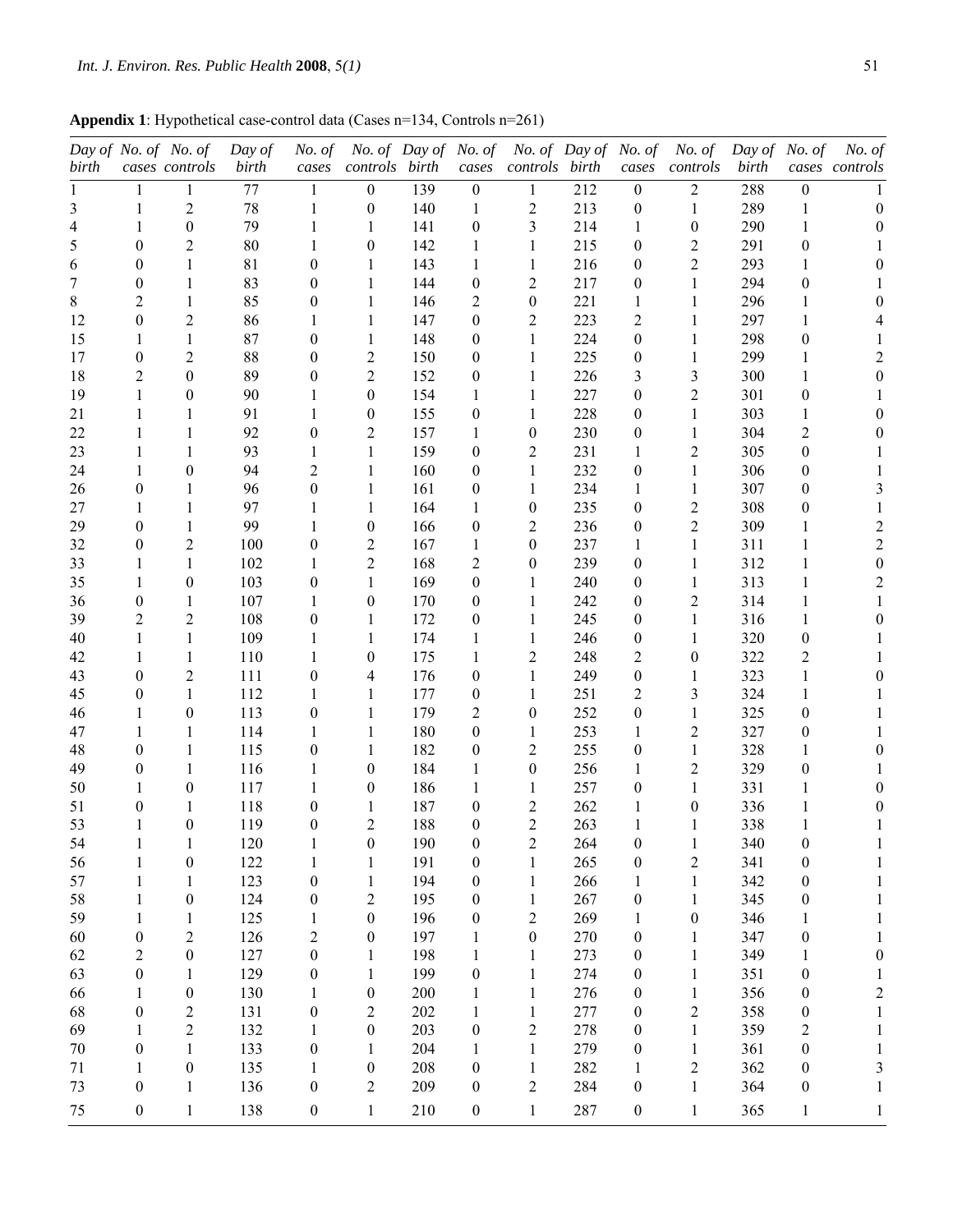We have presented a simple, iterative logistic regression-based method to analyze seasonal data. The method represents a generalization of earlier trigonometric models yet is easier to apply and interpret. A novel aspect of the technique is its ability to optimally fit a sinusoidal curve to the underlying data by plotting harmonic displacement against calendar time. An additional key feature of this approach is the ability to obtain an overall p-value and an OR for disease in the "maximum versus minimum" 3-month seasonal period and a corresponding 95% CI. Whereas no single method provides a universal solution to handle harmonic data, the current method accommodates varying length of months, different populations at risk, adjustment for potentially confounding variables, and is fairly robust when used for small samples. The associated statistical test inherently will have greater family-wise power to detect a sinusoidal pattern when compared to chi-square methods or performing multiple pair-wise tests for seasonality. Analogous to a dose response relationship based upon a best-fitting monotonic model and *a priori* mechanism of action, multiplicity correction is not necessary for sinusoidal logistic regression because there is only one parameter and one statistical test. Furthermore, it takes into account the order of events (e.g., consecutively high/low time periods) and in contrast to pair-wise seasonal comparisons, the underlying definition of season in the current model is not arbitrary for a start and end date, but is determined via the model algorithm.

Several limitations may apply to the use of sinusoidal logistic regression. For example, parameter estimates may be biased if there is a discrepancy between observed values and values expected under the model. Accordingly, the data should be examined for goodnessof-fit using a standard procedure such as the Hosmer-Lemeshow test [46]. Erroneous results may occur in the case of multiple within-year cycles or competing out-ofphase cycles resulting in a cancelling of effects (e.g., opposing seasonal effects by histologic subgroup). A minor modification can be made to the sinusoidal function to allow for multiple cycles [25-26, 34, 40]. For example, a lunar cycle having multiple peaks per year may be modeled by substituting "365" in the denominator of equation (2) with "29.53" (i.e., the number of days in the lunar cycle). When appropriate, stratification is advised in the latter situation as a means to minimize "cancelling of effects." Further, the lack of a seasonal effect does not necessarily rule out the etiologic importance of putative risk factors that vary in the environment seasonally. Conversely, the seasonal association of a specific risk factor with childhood cancer does not necessarily imply causality. As with any statistical test, the results of this method should be carefully interpreted in light of underlying limitations and biologic plausibility.

**Acknowledgements:** This manuscript was made possible by grant numbers P20 MD000173 from NCMHD and G12RR003061 from NCRR. Its contents are solely the responsibility of the authors. Dr. Elizabeth Holly, Ph.D. offered valuable comments during the writing of this manuscript and her knowledge and insight has been greatly appreciated.

# **References**

- 1. Ederer, F.; Miller, R.; Scotto, J; Bailar, J.: Birthmonth and infant cancer mortality. *Lancet*, **1965**, *7404*, 185-186.
- 2. Stark, C.; Mantel, N. Temporal-spatial distribution of birth dates for Michigan children with leukemia. *Cancer Res*, **1967**, *27*, 1749-1775.
- 3. Yamakawa, Y.; Fukui, M.; Kinoshita, K.; Ohgami, S.; Kitamura K.: Seasonal variation in incidence of cerebellar medulloblastoma by month of birth. *Fukuoka Igaku Zasshi (Hukuoka Acta Medica)*, **1979**, *70*, 295-300.
- 4. Meltzer, A.; Spitz, M.; Johnson, C.; Culbert, S.: Season-of-birth and acute leukemia of infancy. *Chronobiol Int*, **1989***, 6,* 285-289.
- 5. Meltzer, A.; Annegers, F.; Spitz, M.: Month-of-birth and incidence of acute lymphoblastic leukemia in children. *Leuk Lymphoma*, **1996***, 23,* 85-92.
- 6. Alexander, F.; Boyle, P.; Carli, P.; Coebergh, J.; Draper, G.; Ekbom, A.; Levi, F.; McKinney, P.; McWhirter, W.; Magnani, C.; Michaelis, J.; Olsen, J.; Peris-Bonet, R.; Petridou, E.; Pukkala, E.; Vatten, L. 1998: Spatial temporal patterns in childhood leukaemia: further evidence for an infectious origin. EUROCLUS project. *Br J Cancer,* **1998**, *77,* 812- 817.
- 7. Heuch, J.; Heuch, I.; Akslen, L.; Kvale, G.: Risk of primary childhood brain tumors related to birth characteristics: a Norwegian prospective study. *Int J Cancer*, **1998***, 77,* 498-503.
- 8. Feltbower, R.; Pearce, M.; Dickinson, H.; Parker, L.; McKinney, P.: Seasonality of birth for cancer in northern England, UK. *Paediatr Perinat Epidemiol*, **2001***, 15,* 338-345.
- 9. Higgins, C.; dos-Santos-Silva, I.; Stiller, C.; Swerdlow, A.: Season of birth and diagnosis of children with leukaemia: an analysis of over 15000 UK cases occurring from 1953-95. *Br J Cancer*, **2001***, 84*, 406-412.
- 10. Sorensen, H.; Olsen, J.; Rothman, K.: Seasonal variation in month of birth and diagnosis of early childhood acute lymphoblastic leukemia. *JAMA*, **2001**, *285,* 168-169.
- 11. McNally, R.; Cairns, D.; Eden, O.; Alexander, F.; Talyor, G.; Kelsey, A.; Birch, J.: An infectious aetiology for childhood brain tumours? Evidence from space-time clustering and seasonality analyses. *Br J Cancer*, **2002***, 86,* 1070-1077.
- 12. Halperin, E.; Miranda, M.; Watson, D.; George, S.; Stanberry, M.: Medulloblastoma and birth date: evaluating three U.S. data sets. *Arch Environ Health*, **2004***, 59,* 26-30.